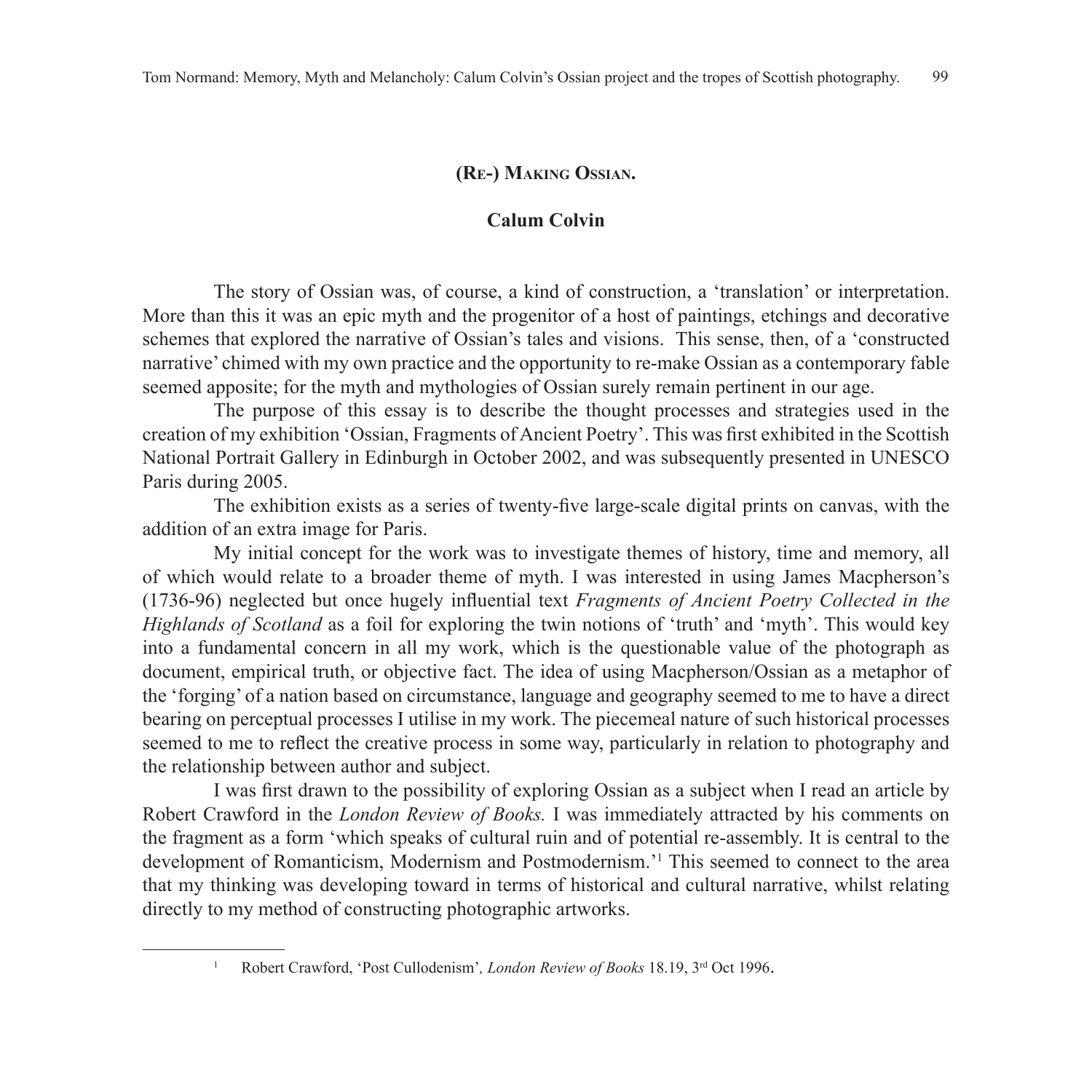As is the case with my most recent exhibitions, I knew there would also be the notion of a journey through the work, or a kind of convoluted narrative that would cross-reference the images within an open-ended dialogue. I had a loose structure for the work in my head, at the same time allowing for the possibility of strands of narrative to suggest themselves to me as I made the individual images. I was very aware that certain glaring omissions and simplifications would inevitably result, but felt that, as I was not in the business of constructing a historical pantheon or a series of illustrations to Ossian, this would be forgivable. I knew that portraiture would figure heavily, but did not want to make straightforward representations of various figures. The notion of carving the images onto stone over the series came to me early, working in a sense with the foundations of history and culture. I had in mind Robert Burns 'Inscription For The Headstone Of Fergusson The Poet'2:

No sculptured marble here, nor pompous lay,

"No storied urn nor animated bust;"

This simple stone directs pale Scotia's way,

To pour her sorrows o'er the Poet's dust.3

I propose here to reflect upon this convoluted narrative in the order of each image's development and creation.

## *Blind Ossian I-IX*

The first series of images within the exhibition, 'Blind Ossian I-IX' serve as a kind of backbone to the exhibition [FIG.19a-19/i]. The source for the image originates in an engraving for the frontispiece of 'The Poems of Ossian' 1807, attributed to Alexander Runciman [FIG.1]. The idea for this series came from a desire to make a cycle of images that create a sense of the passage of time with the blind figure of Ossian as a constant imprint on the landscape, culturally and physically. I wanted to echo elemental evocations of the land and natural dramas as found in Ossianic poetry, a sense of desolation and a depopulated landscape. The face of Ossian is painted and carved three-dimensionally over an arrangement of carved stones. As the series evolves we see the shape of the Ossian/landscape change as if by the movement of light at particular times of day. Gradually the figure crumbles and fades until we merely perceive a vague outline of the image, something there and not there. In a sense I was trying to reference the process involved in the original etching, the gradual wear of the etching plate, the dissolution of the image through repetition. There is also the notion of something that is both present

<sup>&</sup>lt;sup>2</sup> The stone was erected at Burns' expenses in February-March, 1789.

<sup>3</sup> Robert Burns (1759–1796). *Poems and Songs. The Harvard Classics* 1909–14.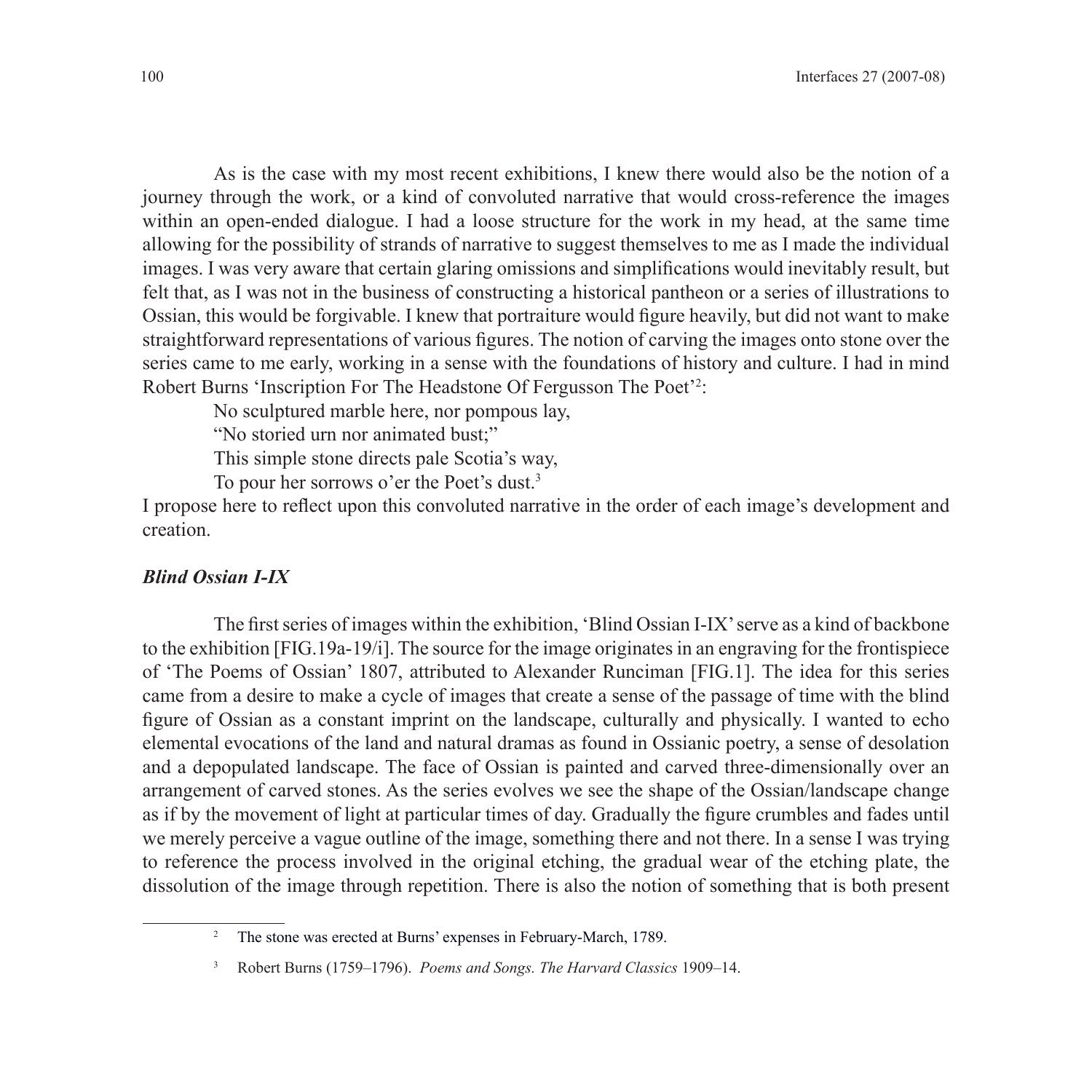and absent - the 'positive' of the inked line and the 'negative' of the blank areas of paper. This becomes a metaphor for the fusion of the real and the fabricated in Macpherson's 'translations' of Ossian, which are themselves emblematic of the mingling of the mythical and the factual in Scottish history.

While I was creating this cycle of works I was reading James Thomson's somnambulistic epic poem 'The City of Dreadful Night' (1874), and something of that poems urban sonority has crept in…

'For life is but a dream whose shapes return, Some frequently, some seldom, some by night

And some by day, some night and day: we learn,

The while all change and many vanish quite,

In their recurrence with recurrent changes

A certain seeming order; where this ranges

We count things real; such is memory's might<sup>4</sup>

As I read this poem, considering its geography of melancholy (and its relation to Ossianic geographies), I was struck by the sense of narrative through space. I was considering Ossian as an entity both invisible and omnipresent, 'It is impossible to see Ossian anywhere, because he is everywhere'<sup>5</sup>. Concurrently (realising I was moving away from or expanding on my Ossianic sources) I had been reading William Ferguson's book on national identity<sup>6</sup>. As I navigated through the fictional geography of Thomson's city, I was considering Ferguson's description of the 'origin myth': the widely practised mythopoeic habit from antiquity of invoking myth to assert a prior claim over the land that people inhabit. In this case Scota, daughter of Pharaoh, progenitor of the race of Gaels or Scots. I began to see a possible link with Thomson's 'winged Woman'<sup>7</sup> (a direct reference to Dürer's 'Melancholia I') and the figure of 'Scota'.

# *Scota 01*

The engraving, 'Melancholia I' upon which the next image in the series, 'Scota 01' [FIG. 20] is based is an allegorical self-portrait by the German Renaissance artist, Albrecht Dürer. [FIG. 21] In the

<sup>4</sup> James B.V.Thomson, *The City of Dreadful Night* (Edinburgh: Canongate, 1998), p29

<sup>5</sup> Paul Baines, *Ossianic Geographies: Fingalian Figures on the Scottish Tour, 1760-1830, Scotlands* 4*.*1(1997), p.45.

<sup>6</sup> William Ferguson *The Identity of the Scottish Nation,* Edinburgh: Edinburgh University Press*,*1998.

<sup>7</sup> Thomson, p.69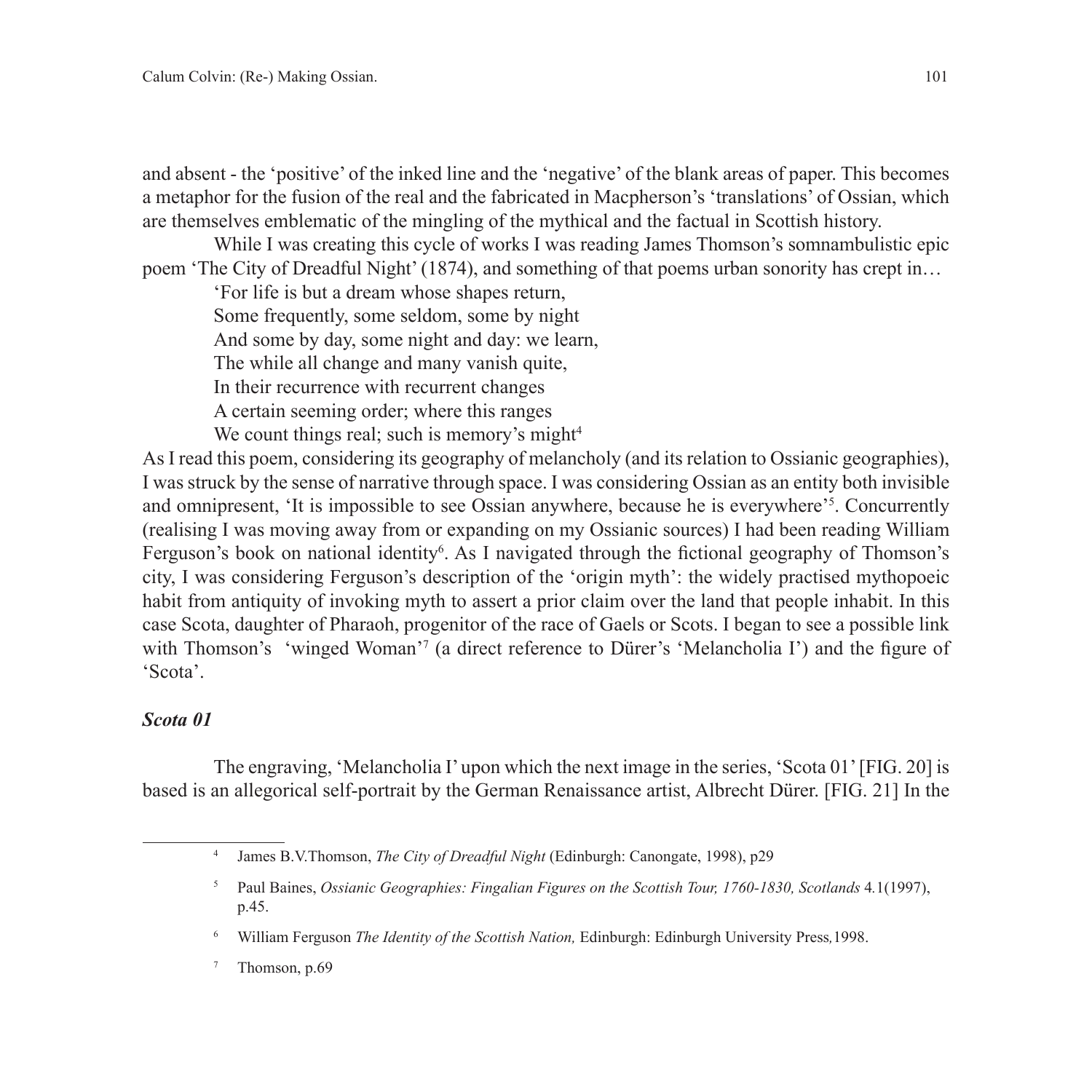Dürer etching, the winged figure, a paradoxically earthbound angel, sits dejectedly, surrounded by the objects that represent the pursuit of knowledge and understanding; symbols relating to Mathematics, Astronomy, Philosophy, Geometry and the Arts. The image speaks in general terms about the futility of the search for Truth.

Here, it becomes the starting point for an allegory alluding to the predicament of the contemporary Scottish artist. Scota represents both Scotland and the artist when intellectual ambition and creative imagination are constrained by the limitations of the modern world. The work contains particular references to photography as an ostensible recorder of 'truth', from glass negatives to the computer keyboard and the digitized copies of a portrait of James Macpherson [FIG. 22] strewn on the ground. Digital manipulation makes possible a fake photography and a 'fake' reality.

### *Cruthni I-III*

This interest in the 'origin myth' led to another direction in the contemplation of the forging of the identity of the Scottish nation. The complex and problematic makeup of the diverse tribes who, at various times, inhabited Scotland, and, the nation's tortuous relationship with England and Ireland led me to consider the aboriginal Scottish inhabitants, whose traces still populate the landscape of Scotland - the Picts. My readings led to the name 'Cruthni', eponym for the Picts, and to the creation of the triptych 'Cruthni I, II, and III' [FIG.23 a-23-c]. In this series the carved/striated stone blocks used in the Blind Ossian series re-appear to form a thumbprint over a structure reminiscent of Pictish standing stones.

The idea of identity is very much the centre of this triptych, the literal transcription of a thumbprint. The sense of being *here,* but invisible, is apt in relation to the Pictish presence in Scottish culture. They are, and have been, due to their mysterious ghost-like echo through Scottish history (and frequent use as a bulwark against the Celticisation of Scotland<sup>8</sup>), unknowable. Through the triptych we see this transmutation from thumbprint to the double helix of the DNA molecule, via Ossian's Harp – the analogue through harmony to the digital.

## *Fragments I to VIII*

My initial idea for this (sub) series [FIG.24 a- 24 h] came from an interest in computer morphing software popularly used to integrate different characteristics of two faces with one another.

<sup>8</sup> William Ferguson, 'Goth versus Gael'*, Identity of the Scottish Nation,* pp.250-270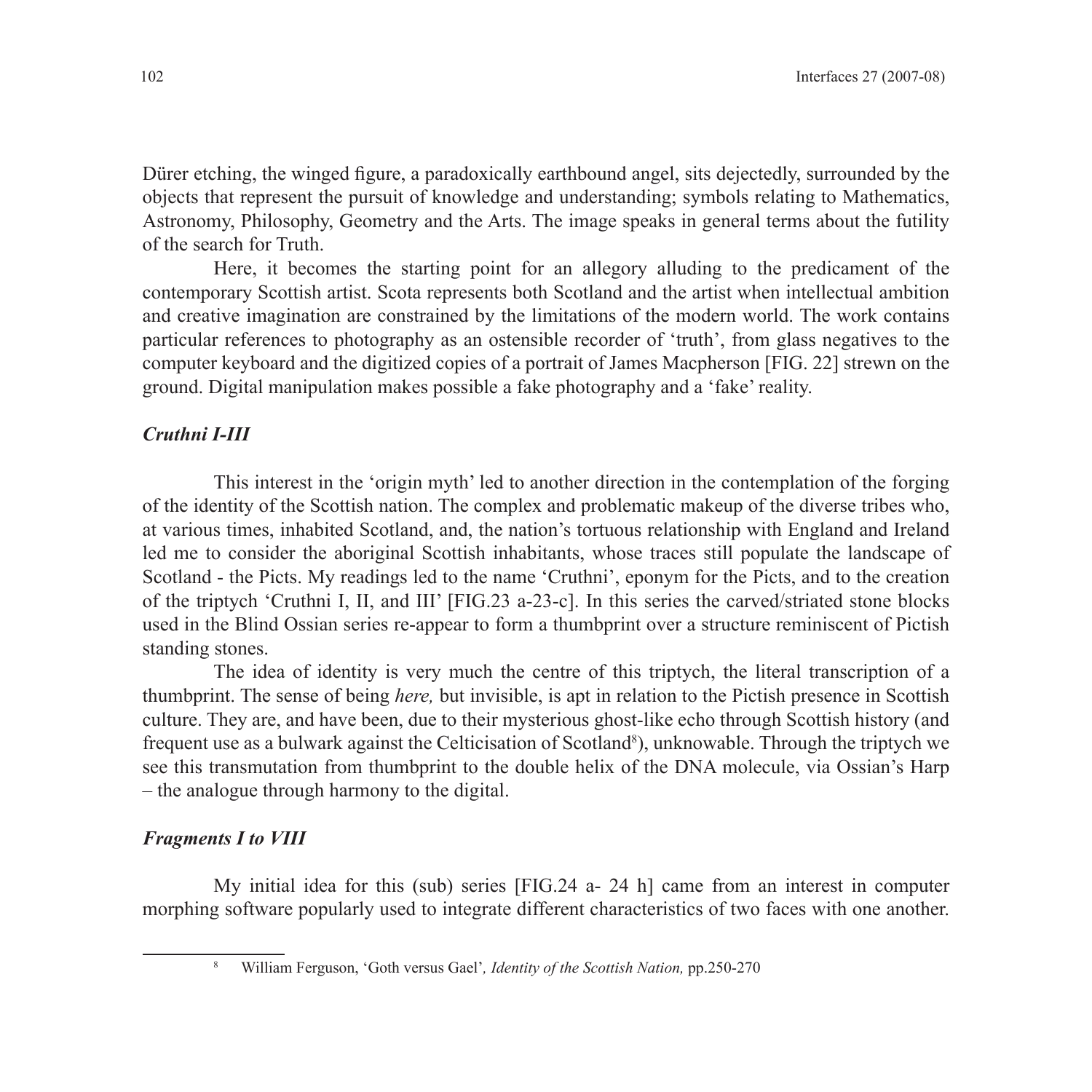Throughout the series of works I had included as small details two opposing fragments of 'cultural icons', these being a picture of a Maori chief, the other a 1960's plaster figurine, 'Jock' from Bossons of England. An archetypal 'noble savage' and a caricature music hall 'Harry Lauder' Scot. In the spirit of Macpherson I took these small 'fragments' and expanded them into their own epic.

I wanted to reflect on the changing perception of culture and people through time by 'morphing' the face of the Maori chief to the aspects of the 'Jock' figure. This echoes in some way the journey of Macpherson – from lauded translator of ancient verse to maligned and lampooned fraudster<sup>9</sup>.

Strewn around the ground, as fragment details mirroring the preceding works, are digital and analogue photographs of a portrait of Macpherson himself, between real and imagined, sublime and scorned. Towards the end of this series the 'Harry Lauder' figure slowly fades to leave the original tableaux, devoid of all life. It is upon this geographical and cultural *tabula rasa* that James Macpherson will make his appearance.

I decided upon the triumvirate of portraits, Scott, Burns and Macpherson, because I wanted to highlight three of the most famous protagonists of that 'passion for collecting and refurbishing, if not creating, the old literature of Scotland'10 that was typical in this period of Scottish history. Scott collected Scottish ballads and published *The Minstrelsy of the Scottish Border* before launching into a novel-writing career in 1814 with Waverley. Burns also worked to collect and preserve Scottish folk songs, sometimes revising, expanding, and adapting them. From youth Burns had been interested in collecting the fragments he had heard sung or found printed, and he came to regard the rescuing of this almost lost national inheritance in the light of a vocation. In spite of the fact that he was constantly in severe financial difficulties, he refused to accept payment for this work, preferring to regard it as a patriotic service.

#### *Portrait of Sir Walter Scott*

Another figure who had great influence in the development of the Romantic movement, Sir Walter Scott (1771-1832), features here imposed over a crumbling edifice reminiscent of the Scott Monument in Edinburgh's Princes Street [FIG.25]. I was interested in Scott's mark on the Scottish landscape and the popular image of Scotland. It was Scott who largely defined Scotland's image in the nineteenth century, even including the clan tartans, which he helped invent in his role as pageant master

<sup>&</sup>lt;sup>9</sup> 'All hail, Macpherson! Hail to thee, sire of Ossian! The Phantom was begotten by the snug embrace of an impudent Highlander upon a cloud of tradition', William Wordsworth, 'Essay supplementary to Preface', 1815.

<sup>10</sup> William Ferguson, 'Goth versus Gael'*,* pp.250-270.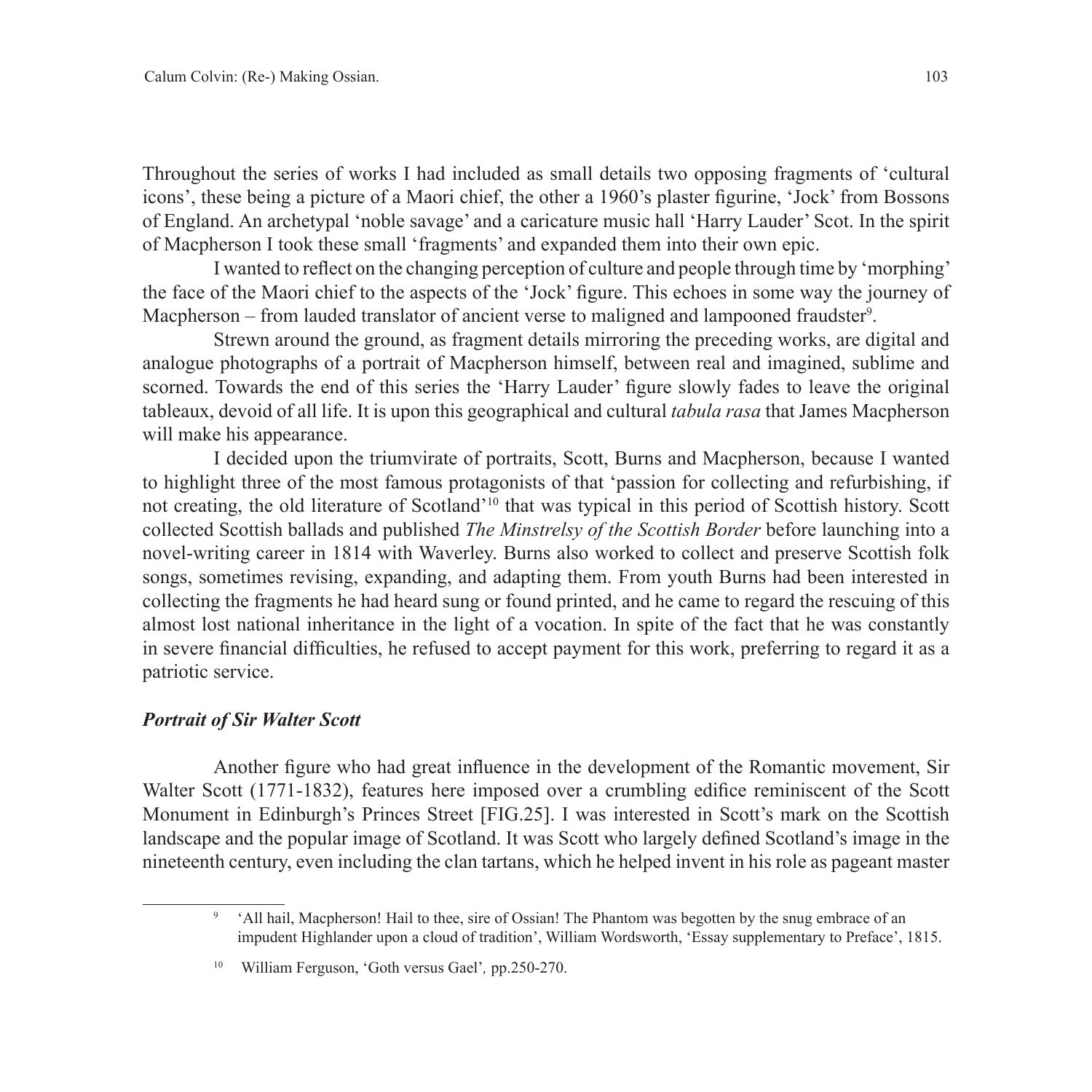on the occasion of George IV's visit to Edinburgh in August 1822.

Aspects of this outlandish pageantry, in which Scott engineered an image of Scotland similar to the country in his romantic novels, are alluded to in the portrait of Scott, which is based on the classical bust of Scott by Bertel Thorwaldsen, in the Scottish National Portrait Gallery [FIG. 26]. Scott appears as if frozen, surrounded on his left by the detritus of Scottish 'shortbread tin' memorabilia, Jimmy hats in a sticky sweet version of the'land o' cakes'11. To his right are more sinister reminders of the other side of Scottish society in this time, Insurrection<sup>12</sup> and the Clearances<sup>13</sup>.

#### *Portrait of Robert Burns*

It seemed obvious that Robert Burns (1759-96) should figure prominently in the narrative [FIG.27]. His connections to Macpherson and Ossian, both as source of inspiration for the 'heaventaught ploughman' and parallel perception as a 'noble savage': 'Macpherson and Burns can be seen as providing fictional and real representatives, respectively, of the Scottish peasant poet'14 This mutual connection to the land further encouraged me to place Burns within my own Ossianic landscape; 'Ossian as poet of nature links with Burns self-concept as a poet of 'Nature's Making', to create an even more palatable noble savage within the Scottish literary tradition'15.

The portrait is based on the drawing by Archibald Skirving (1749-1819), based in turn on the famous portrait by Alexander Nasmyth (1758-1840) [FIG. 28].

The image contains references to many of Burns' works, the red rose, green rushes etc. In

13 See John Prebble, *The Highland Clearances*, Penguin Books, 1963.

15 ibid

<sup>11</sup> Burns used this expression to describe Scotland in the opening line of his poem 'On the Late Captain Grose's Peregrinations Thro' Scotland' 1789: "Hear, Land o' Cakes and brither Scots". Robert Fergusson had already used the expression in his poem 'The King's Birthday in Edinburgh': "Oh, soldiers! For your ain dear sakes - For Scotland's, alias, Land o' Cakes." George IV also made use of this in a toast given on his visit to Edinburgh, 1822, "All the chieftains and all the clans of Scotland, and may God bless the Land of Cakes!"

<sup>&</sup>lt;sup>12</sup> 'The Scottish Insurrection of 1820, was a week of strikes and unrest, a culmination of Radical demands for reform which had become prominent in the early years of the French Revolution, but had then been repressed during the long Napoleonic Wars. Artisan workers, particularly weavers in Scotland, sought action to reform an uncaring government, gentry fearing revolutionary horrors recruited militia and the government deployed an apparatus of spies, informers and agents provocateurs to stamp out the trouble.' http://en.wikipedia.org/ wiki/1820\_Rising. [July 2007]

<sup>14</sup> Valentina Bold *' 'Poor as a Poet': Macpherson, Burns and the Peasant poet' Scotlands* 4.1 (1997), p.111.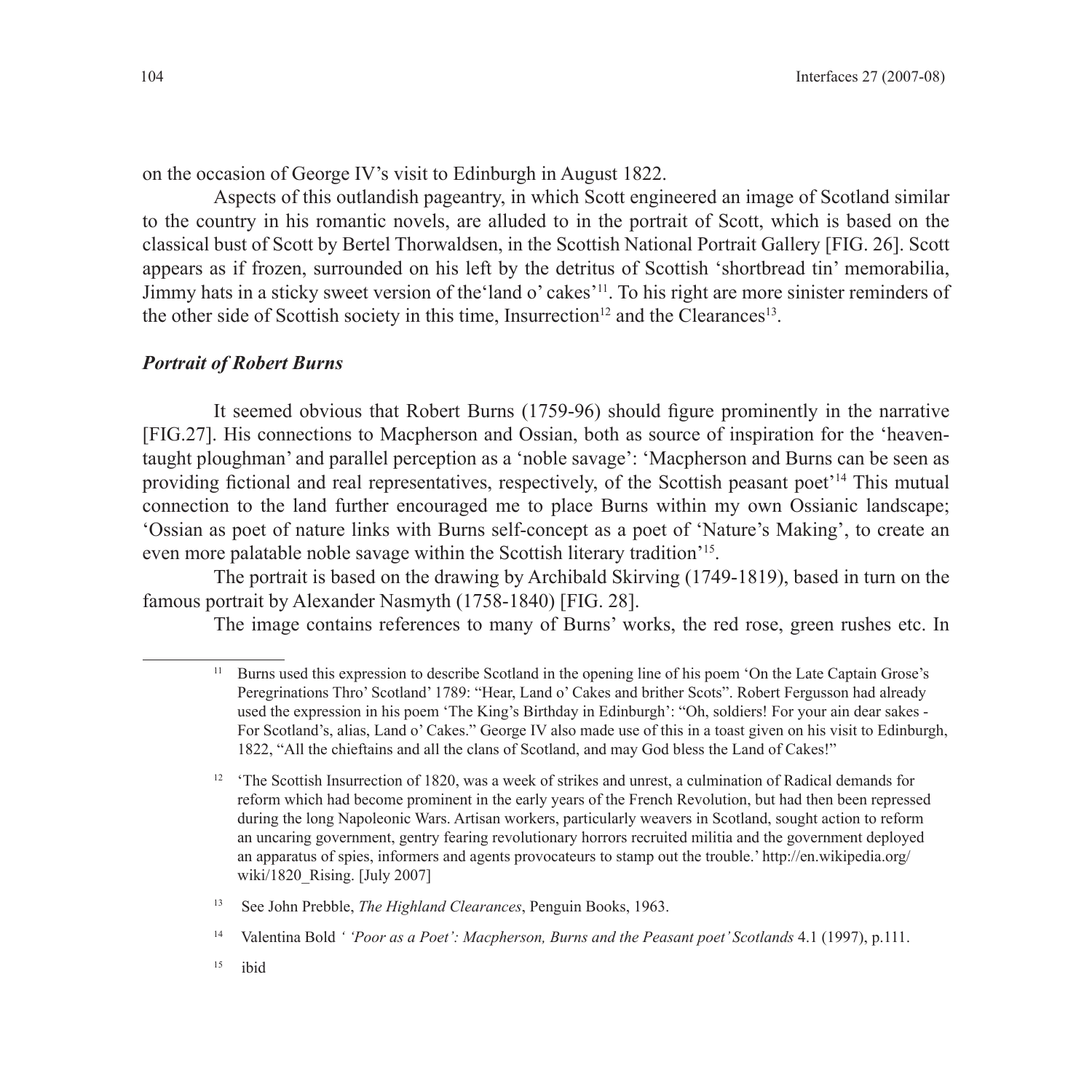the left hand corner a fragment interposes Burns' features onto that of the 'noble savage'. On the right there is a wooden mallet with the word 'worldwide' inscribed on it, a reference to Burns Masonic connections16.

# *Twa Dogs*

Whilst investigating the various strands and connections between Burns and Ossian, I came across the reference in 'Twa Dogs' to Cuchullin's dog in 'Fingal':

The tither was a ploughman's collie A rhyming, ranting, raving billie, Wha for his friend an' comrade had him, And in freak had Luath ca'd him, After some dog in Highland Sang, Was made lang syne, Lord knows how lang.<sup>17</sup>

Whilst re-reading this poem, it occurred to me I could re-interpret this dialogue between two dogs, one 'o' high degree' and the other a ploughman's collie', as a meditation on more contemporary dualities in Scottish society [FIG. 29].

Football in Scotland is symptomatic of the ongoing conflicts of identity that exist in Scottish life; especially since the influx of Catholic immigrants from Ireland began in the middle of the nineteenth century. The most obvious example of this is the phenomena of Rangers versus Celtic, a century-old rivalry that has been fueled by the mutual animosity between Glasgow's Catholic and Protestant communities. Celtic was founded in 1888, with the original intent of raising money for food and clothing for poor Irish Catholic immigrants in Glasgow's East End. It soon developed into a rival for Rangers, which was founded in 1873 and had a strong affiliation with Unionism and Protestantism. I wanted to make each dog not only representative of Rangers and Celtic-Catholic and Protestant, I

<sup>16</sup> 'Burns' popularity aided his rise in Freemasonry. At a meeting of Lodge St. Andrew in Edinburgh in 1787, in the presence of the Grand Master and Grand Lodge of Scotland, Burns was toasted by the Worshipful Grand Master, Most Worshipful Brother Francis Charteris. When he was received into Edinburgh Lodges his occupation was recorded as a "poet". In early 1787, he was feted by the Edinburgh Masonic fraternity. The Edinburgh period of Burns life was fateful as further editions of Burns poetic output were sponsored by the Edinburgh Freemasons, ensuring that his name spread around Scotland and subsequently to England and abroad.' http://en.wikipedia.org/wiki/Robert\_Burns. [July 2007]

<sup>17</sup> Robert Burns (1759–1796). *Poems and Songs*. The Harvard Classics. 1909–14.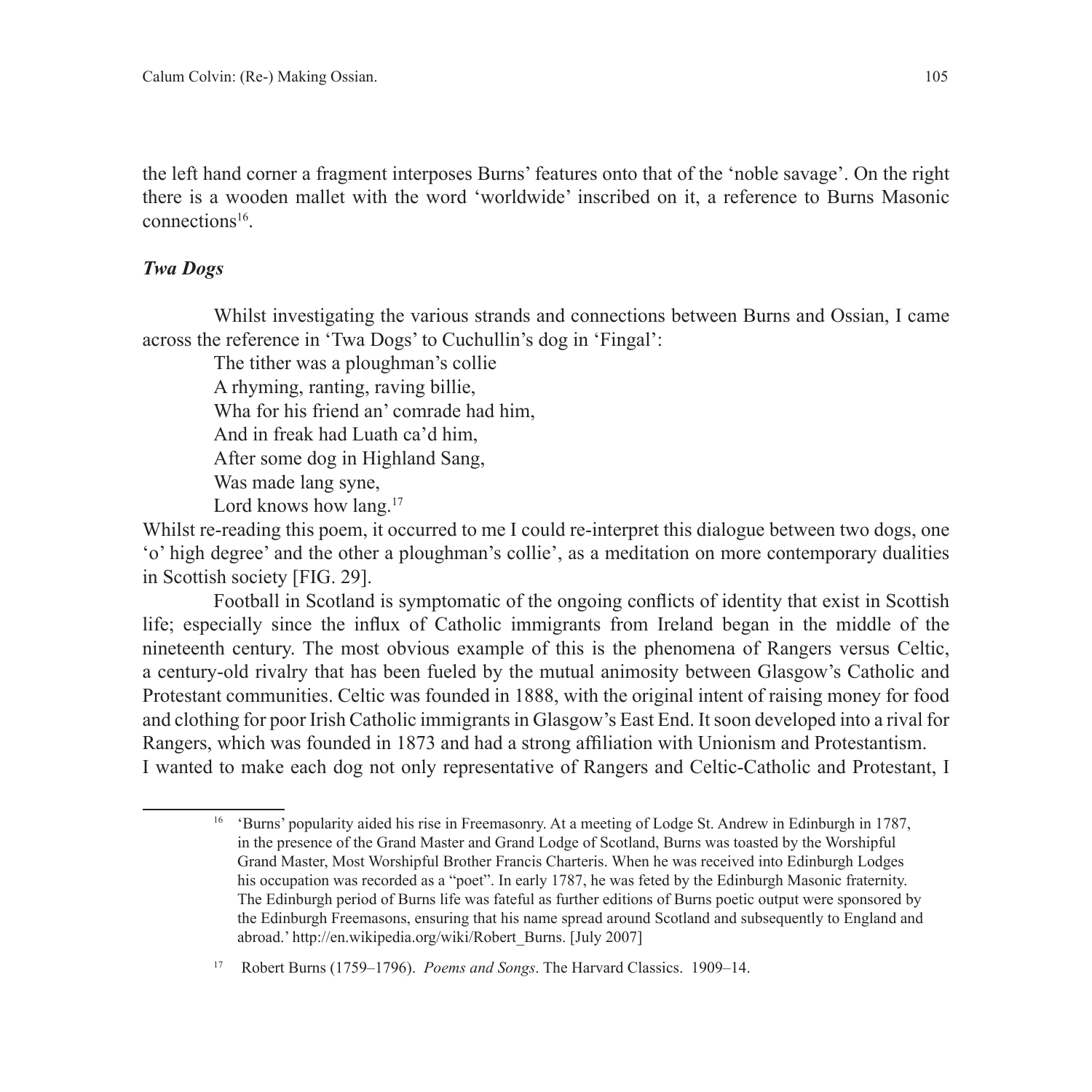also wanted to highlight the phenomenon of commodified tribalism - the faintly ludicrous aspect of attributing such emotional attachments to corporate companies. Hence the head of each dog is made from training shoes, one Nike, the other Adidas. The record in the right hand corner is 'Scotland's Own Tartan Lads' (The Alexander Brothers) to represent the opposing football fans – Celtic waving their Irish tricolours and Rangers with their Union Jack and England flags – united in their Scottishness. The framed photo in the centre is a double symbolic figurehead for each persuasion, King Billy *and* the Pope. Dialectic oppositions abound in this picture, as well as a number of puns ('Gales' honey, the 'fan'). A darker undertone of terrorism is hinted at with the inclusion of 'Scotch on the Rocks' a 70's novel of Scottish nationalist terrorism, but it is worth remembering that a situation such as that in Ulster didn't happen in Scotland – the Twa Dogs still inhabit the same hearth.

This Catholic/Protestant duality remains, sadly, an aspect of Scottish life.

## *Portrait of James Macpherson*

The last picture in the series of portraits is Macpherson himself, and is a forgery [FIG. 30]. I commissioned a Photoshop expert to produce a 'forgery' of one of my works, digitally creating a portrait of James Macpherson in my style and (ironically) based on an anonymous painting in the Scottish National Portrait Gallery that is itself a copy of a portrait of Macpherson by Sir Joshua Reynolds [FIG. 22]—a triple compound forgery perhaps?

The forgery is enacted upon the last image in the series of 'Fragments', the aforementioned geographical and cultural *tabula rasa*, suggesting the devastated 'lost world of the Gael', which Macpherson's Ossian came to become a salve.

I gave a digitised scan of this image, along with the pseudo Reynolds, to my 'expert' and requested that he try, as far as possible, to make a portrait of Macpherson as if in my style. I suggested he accept no payment for this, and should regard it as a patriotic service (his response shall remain unrecorded). It is, I think, possible to scrutinise this image and in conjunction with a similar scrutiny of my genuine works, detect the forgery. Just.

I have tried to cover as many aspects and layers of meaning as possible in my journey through these works. The body of works took over two years to complete, and it is not possible here to fully explore all the layers of meaning and reference in the works. Particularly the repeated meditations on the current state of the medium of photography as we enter the digital age. There are, I think, parallels here between the age of Macpherson and our own as we enter this new digital age.

For further reading I would recommend Tom Normand's excellent text 'Calum Colvin's Ossian' in the catalogue for the exhibition published by the National Galleries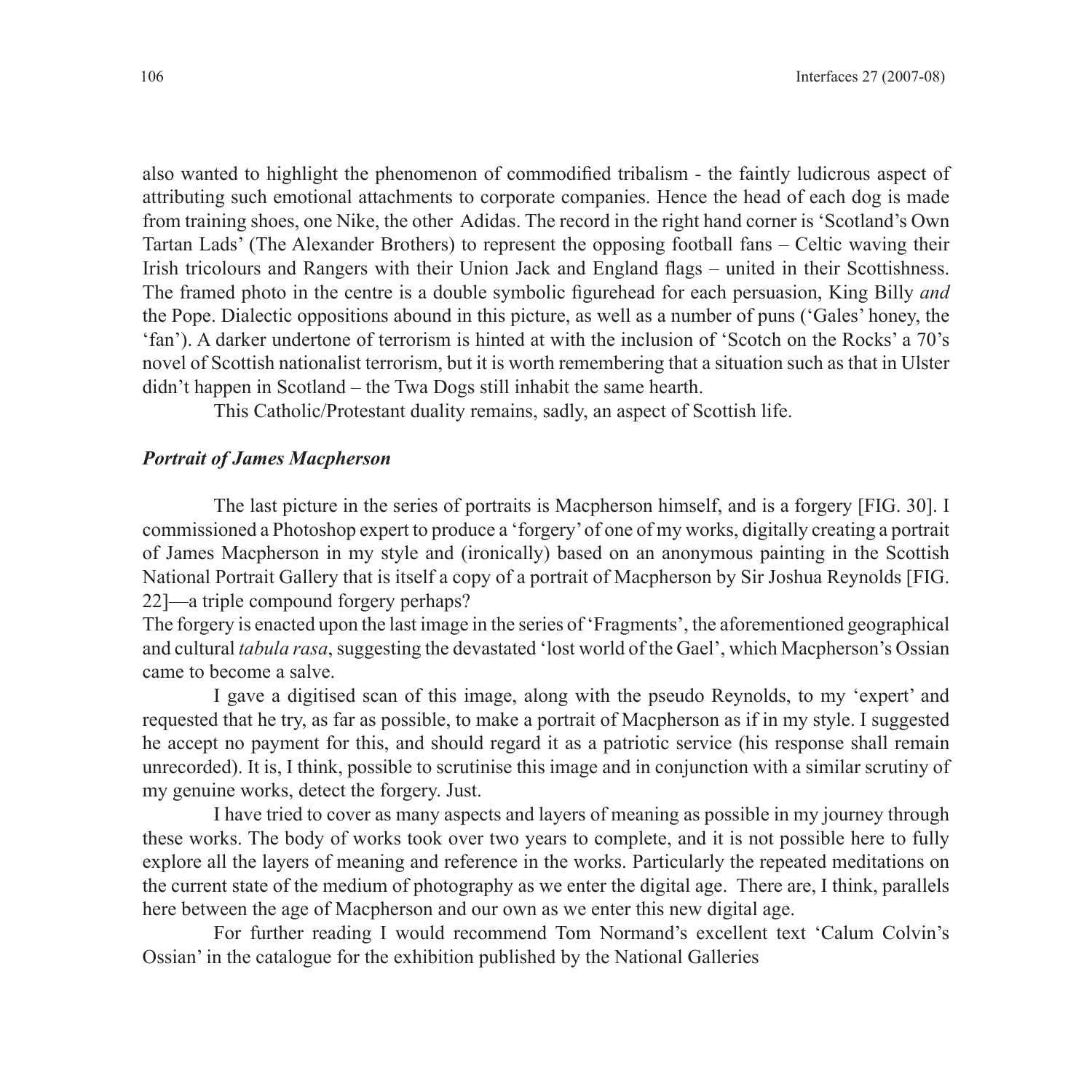#### of Scotland.18

#### *Napoleon*

As a kind of postscript I will end with some thoughts on my image of Napoleon [FIG. 31]. To reflect the wider impact of Ossian beyond Scotland, and to mark the exhibition coming to Paris it was suggested I might want to create a portrait of Napoleon, who was very influential in his devotion to the cult of Ossian. 'I have even been accused of having my head filled with Ossian's clouds' he is said to have exclaimed on St Helena<sup>19</sup>. The effect of his enthusiasm for Ossian encouraged the painters Gérard, Girodet, Delacroix and Ingres to produce Ossianic works, and reflects the importance of Macpherson in the development of European Romanticism.

To evoke Napoleon's enthusiasm for the martial elements of Ossian, it seemed apt to create my own version of David's 'Bonaparte Crossing the St. Bernard Pass' (1800; Musée National de Malmaison, Rueil-Malmaison, France).

I was fascinated by the nature of this painting: Napoleon as the personification of the Romantic hero, on a par with Hannibal and Charlemagne whose names appear carved in the foreground rocks. The reality of the scene depicted is, of course, much less prosaic, as can be seen in Paul Delaroche's 1848 painting of the same name. This fictional quality in the scene, coupled with another more 'documentary' version of the same scene interested me in relation to the depiction of history and art. I was also intrigued to discover that four variants of the original painting commissioned by Charles IV of Spain exist. They were painted by David and his workshop and differ in the colour of the horses and the cloak. This ambivalence in terms of authorship extends across many of the images in this series.

Whilst related to the works in the Ossian series, this image stands alongside. The stony landscape of Ossian pierces the carpet tiles of a contemporary office setting, suggesting an imaginative romantic landscape in an alternatively grey corporate world.

For me the Ossian project was an intense, complicated, open-ended journey, and it remains so. The correspondences, connections, and associations outlined above are a mere fragment of the matrix of allusions within the project. As with all my work, I would hope that these suggestions, quotations,

<sup>18</sup> Tom Normand, 'Calum Colvin's Ossian', in *Calum Colvin. Ossian. Fragments of Ancient Poetry*, Edinburgh, Scottish National Portrait Gallery, 2003, pp.11-61

<sup>19</sup> William Ferguson, *"James Macpherson and 'The Invention of Ossian'", The Identity of the Scottish Nation,* p.241.